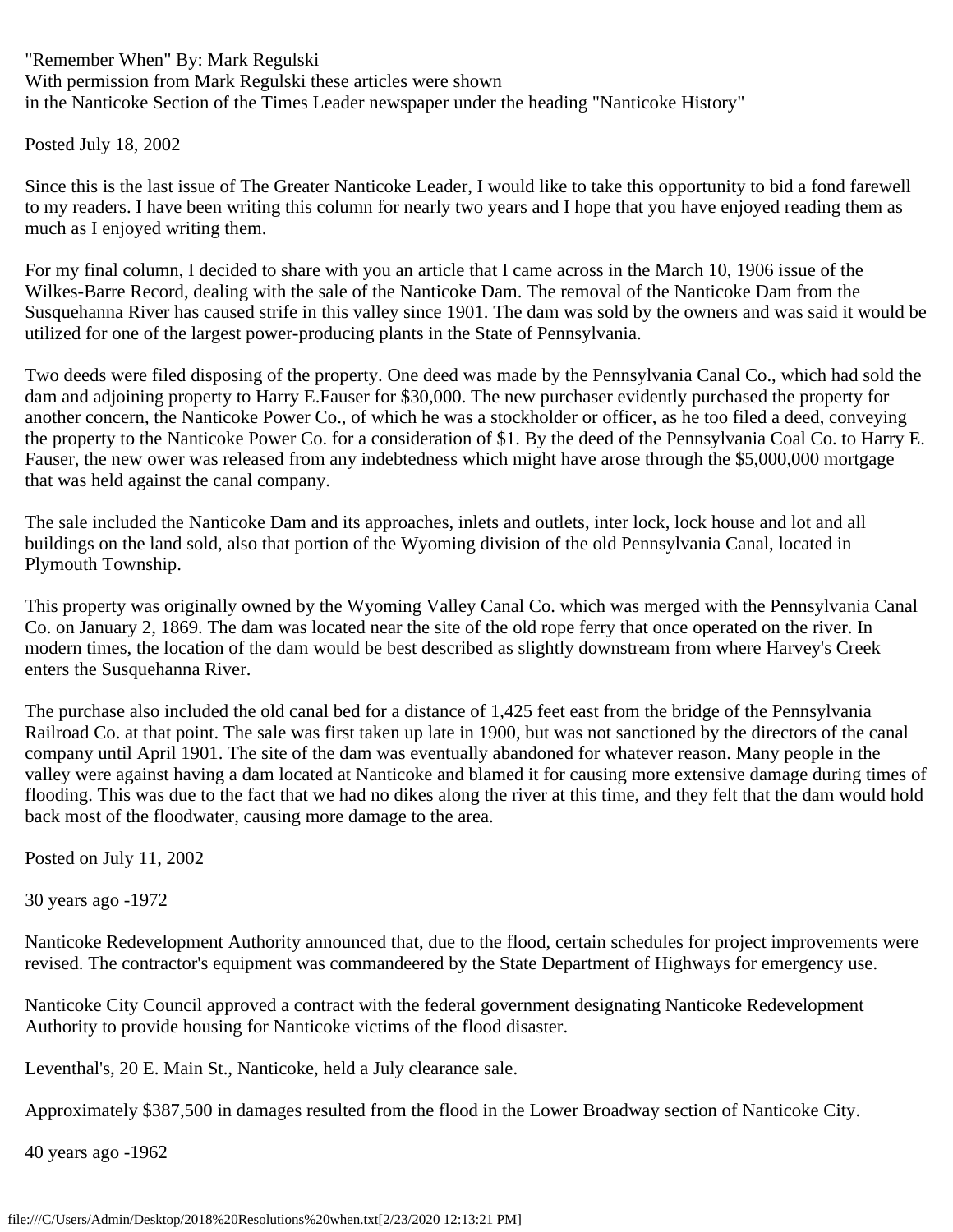"The House on Haunted Hill" played at the State Theatre.

Instructors at Lincoln Playground conducted a scavenger hunt with approximately 40 children participating.

Honey Pot A.C. edged out a victory over a much-improved Hanover Teeners by a 3-2 score.

Joseph's Furniture Store, Nanticoke, was holding a moving sale.

Royal Ladies' Shop, 69 E. Main St., Nanticoke, held a July Clearance Sale.

Gem Furniture Store closed its Main Street store and relocated to 154 South Market Street.

50 years ago -1952

A picture of Louis Testaguzza, son of Mr. and Mrs. Dominic Testaguzza of Newport Center, appeared on the front cover of the June issue of the "Forces Review," publication of the Department of the Air Force.

A meeting of teenage residents and members of the Lake Silk-worth Protective Association was held at the Lake Silkworth Firehouse.

Nanticoke Fire Department extinguished two chimney fires. The fires caused only slight damage.

60 years ago- 1942

Crowds estimated at more than 40,000 witnessed a parade sponsored by the Armed Service Club of Nanticoke. Included in the parade were soldiers, tanks and many floats.

Not a single section of Luzerne County was overlooked in the Diphtheria Prevention Campaign, sponsored by several groups in the hope that every child in the county might be immunized. In all, 7,948 children were immunized.

75 years ago -1927

The Hanover Crescents won a hard fought game with the Nanticoke Broadway Giants by the score of 7-5. The game was played on the Hanover diamond.

Anthony Wintergaras, 34, of East Washington Street, a miner for the Bliss Colliery, received fatal injuries by being caught beneath a fall of rock. He was survived by his wife and two children.

The Nanticoke Police were making a drive on reckless speeding and charged a 21-year-old man of speeding and injuring someone. He was given a hearing before Mayor Daniel F. Sakowski and was discharged upon paying a fine and costs. He was also ordered to pay the doctor's bill for injuries to the victim.

The pyrotechnic display of fireworks held at Lincoln Stadium was witnessed by thousands of people who came from various parts of the valley. The stadium was packed to capacity.

100 years ago -1902

f

A game of baseball was played at Hanover Park (later known as Sans Souci Park). The Sunsets of Scranton defeated the Nanticoke team by a score of 5-4. "The game, by all means, should have been ours, had it not been for several costly errors which netted the visitors two unearned runs."

It was evident that a glorious celebration of the Fourth of July was held at Nanticoke from the fact that when the Street commissioner ordered Main Street cleaned on the following day. Several wagonloads of the remnants of firecrackers,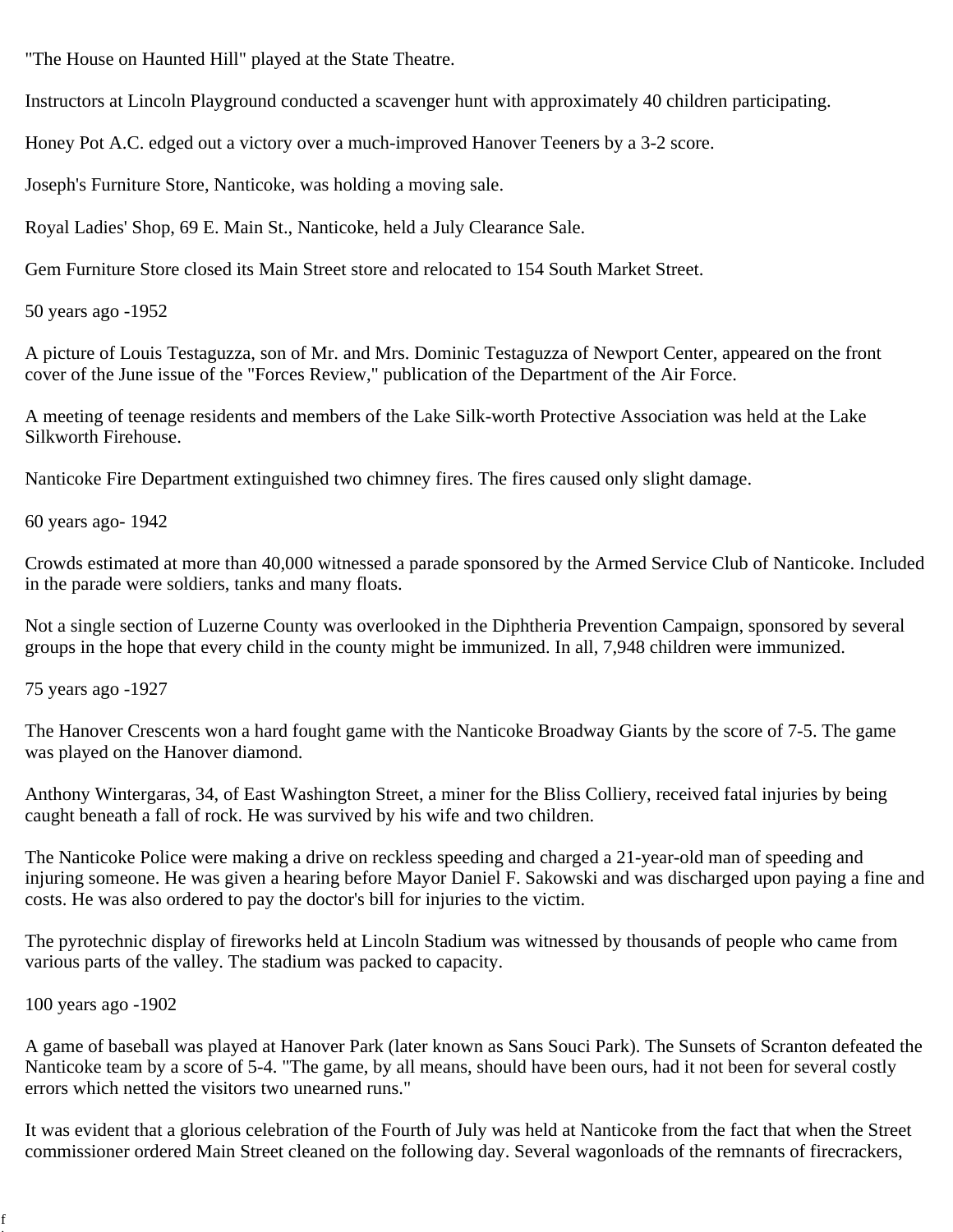Roman candles and skyrockets were gathered up.

An interesting game of ball was witnessed by a large crowd on the Powder House Field between the Links and a juvenile team from Wilkes-Barre, resulting in a victory for the Links by the score of 22-15.

Quite an exciting event occurred on Main Street as the borough officers were at work catching dogs. A net was used for catching the canines and they succeeded in catching a wagonload.

Posted on July 4, 2002

30 years ago -1972

A major clean-up operation was underway in the entire area following the Agnes Flood.

40 years ago 1962

The 40th annual Slovak Day for Luzerne County was held at Sans Souci Park.

"Spartacus" played at the State Theatre.

Nanticoke City Council awarded a contract to Oplinger Coal Company, Nanticoke, to furnish the city with approximately 150 tons of anthracite at a bid of \$14.95 per ton for No. 1 buck and \$15.50 for pea coal. oplinger's bid was the only one received.

William Connell reported to Nanticoke Police that his brother, John Connell, 67, Kosciuszko Street, had been missing from home for four days. A description was given and State Police at Wyoming were also notified.

Nanticoke State General Hospital admitted two people in the same day for injuries that occurred during two area baseball games. Frank O'Donnell, 27, of Larksville, collided with another player at Weineck Park, Newport Township. Edward Piontkowski, 3, of Garfield Street, received injuries to the head when struck by a pitched ball at the Honey Pot Diamond.

50 years ago - 1952

Raymond Wasenda, 26, of Hunlock Creek, was admitted to Nanticoke State Hospital with injuries to his right arm. He fell while attempting to stop a runaway automobile.

Police Chief Simon Kupinewicz issued a warning on the use of certain fireworks. He stated that cap guns and sparklers were permissible and persons setting off any other items would be prosecuted.

60 years ago -1942

An announcement by Carter Bache of his retirement from the meat and grocery business meant the closing of an important Nanticoke store that housed a business in the Bache name for a continuous period of 62 years. The store was founded by T.C. Bache, grandfather of Carter. The Bache store was located at Hanover and Broad Streets, with the exception of a brief period when it was located at Slope and West Main Streets. Bache planned to continue his dairy business from his Maywood farms.

"Bring the family and spend the day at the playground of Wyoming Valley" was an advertisement for Sans Souci Park.

An Independence Day parade was sponsored by the Nanticoke Armed Services Club.

75 years ago -1927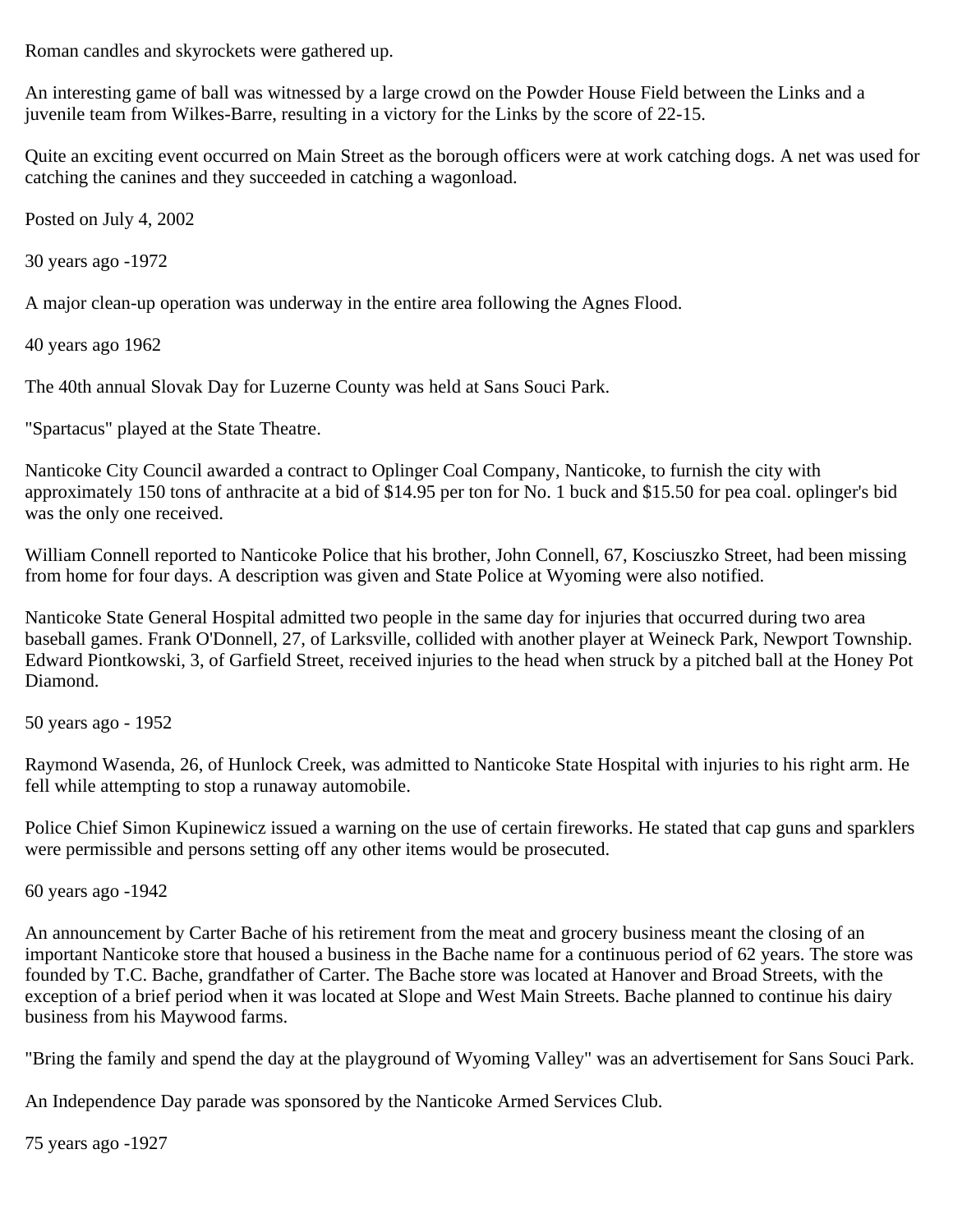Safe-Sane Fireworks were sold at Rees' Confectionary Store, East Broad Street (on the square).

Joseph Cherby, 5, of Shickshinny, met with a painful accident by being kicked in the face by a horse. He was admitted to Nanticoke State Hospital. His condition was reported as fair.

"Spend the 4th at Sans Souci Park - dancing afternoon and evening. Music by Gilligan's Orchestra."

The annual shoot of theTilbury Rod and Gun Club of West Nanticoke was held at its grounds in the vicinity of the D.L.&W. Railroad Station.

100 years ago -1902

Our public park was crowded to overflowing with those eager to hear the fine concert music rendered by the popular Stickney Band.

All dogs found on the streets of Nanticoke were captured and placed in the pound unless they had collars bearing the names of the owners.

Tom Reese had on display in his window a crow and an owl. Crowds of people flocked about the window to witness the menagerie. After all had gone, the two birds entered into combat and the owl came out the victor, making the crow's feathers fly in all directions. The crow sank helplessly in the corner and breathed its last.

There was a runaway horse on Locust Street. It dashed down the street and did some damage, tearing an iron pole from under a. shed and breaking a large window. The driver was uninjured during the incident. Another runaway horse the following day ended with the horse running into a pole with no harm done.

Posted on June 27, 2002

30 years ago -1972

There was a Big Dollar Day Sale at the Leader Store.

A 24-year-old Nanticoke man was treated at Nanticoke State General Hospital for facial injuries sustained in an altercation with another man. He was treated for facial lacerations and released.

Numerous homes in Newport Township were without electrical power for nearly a half hour when a conductor broke and fell from a pole. UGI restored the damage.

Heavy rains, associated with the northward passage of Tropical Storm Agnes, continued to drench Northeastern Pennsylvania, causing major flooding in the entire area.

40 years ago -1962

After 31 years, Penn Flour and Feed announced it would operate on a cash and carry basis only.

"King of Kings" played at the State Theatre.

Simon Kupinewicz, police chief, announced that persons selling or discharging fireworks within the city limits would be prosecuted. The chief also requested persons leaving on vacation notify the police department as to when they were leaving and on what date they would return to their homes.

Parishioners and friends of St. Mary's Church, Wanamie, attended the blessing and dedication of the newly-constructed picnic grounds and stands adjacent to the church on the corner of Vandermark Road and Bellas Road.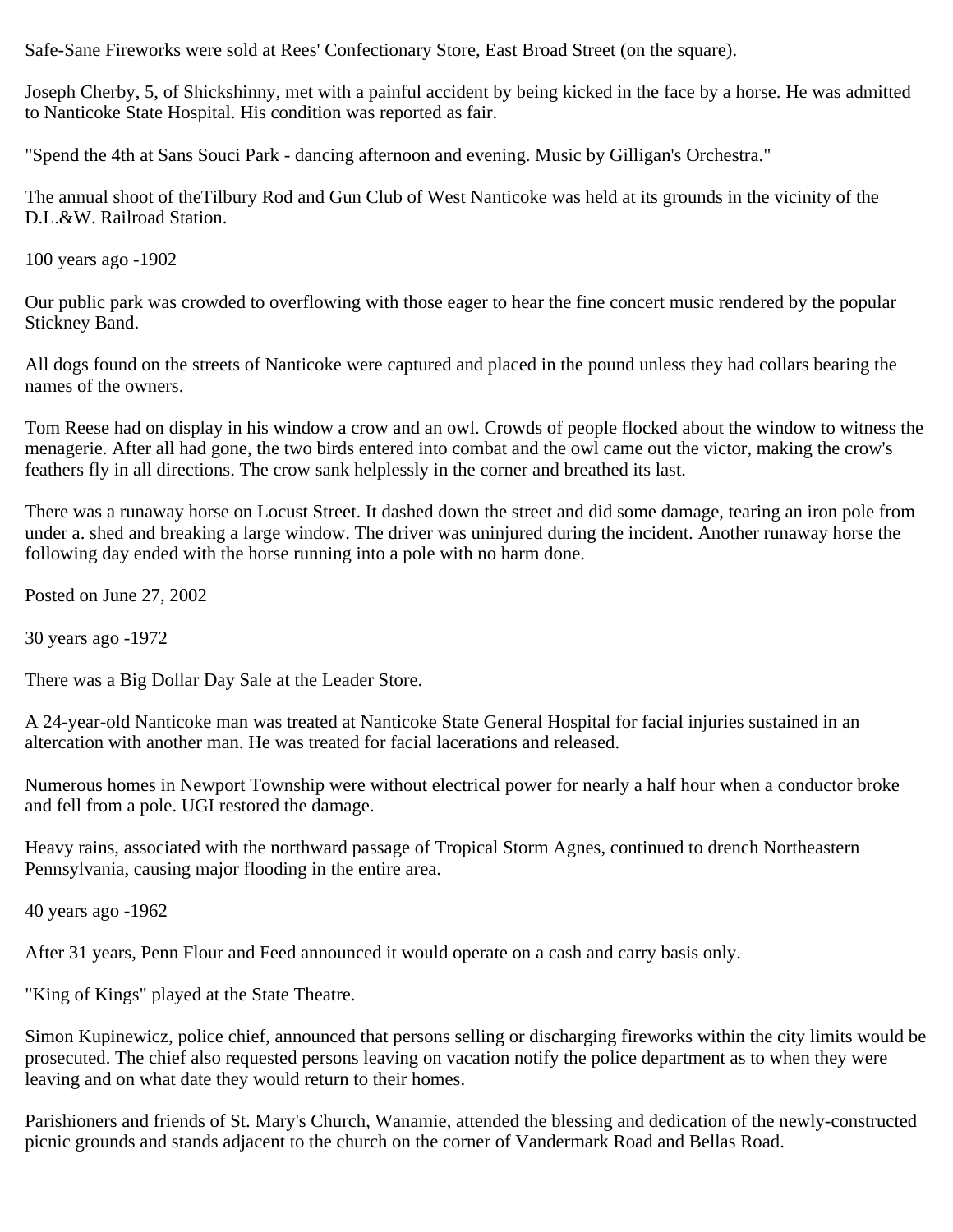50 years ago -1952

A sprinkler system and wading pool were under construction at Lincoln Playground, Kosciuszko Street.

Nineteen representatives of Nanticoke Fire Department made the quarterly fire inspection of Nanticoke State Hospital.

The Holy Name Society of St. Mary's parish held a communion breakfast with more than 200 men present.

Two brothers and a sister, separated since the death of their father in 1932, were reunited in Nanticoke. When the Lee Park man passed away, his three children were placed in private homes.

60 years ago -1942

Stanley Lipsky, 62, former postmaster of Glen Lyon, passed away due to a heart attack. He was a native of Poland and lived in Glen Lyon for 40 years. He served as postmaster of the borough for six years.

Michael Kaplan, 39, Nanticoke, was fatally injured in a fall of rock at Bliss operation of the Glen Alden Coal Company.

William Goodman, 15, Field Street, fell from a swing in a field near his home and suffered head injuries. The youth lost his memory for a period of time and wandered about. He was reported to be in good condition.

75 years ago -1927

Athletes of Newport Township High School were honored at a chicken dinner held at Ruth's dining parlors, Nuangola

Hundreds of people of Newport Township and Nanticoke attended the formal opening of Prushinski's new furniture store at Glen Lyon. The new store was located at 176 Main St. in the Trotsky building and was said to be one of the finest in this section of the valley. Prushinski also owned a large furniture store in Mocanaqua.

100 years ago -1902

The Nanticoke baseball team defeated the strong Cutlery works team of Lee Park. It was a well-played game with a final score of 9-3.

A large crowd gathered at the corner of Main and Locust Streets, indicating that something "beyond the ordinary" had happened.

One of the Susquehanna Coal Company's deputies had displayed his firearms on a streetcar. He arrived from Wilkes-Barre on the car. When the car arrived at Nanticoke, he drew -his revolver. Before long, 100 people -were gathered at the corner. A warrant was sworn out for his arrest.

Excavation was begun on the new First National Bank site. Three teams and two single horse carts were kept busy and much was accomplished. The new bank was to be patterned after the East Stroudsburg Bank.

Posted on June 20, 2002

30 years ago -1972

"Tales From the Crypt" and "Zachariah" played at the State Theatre.

A large cement truck was "ditched" by its driver when the brakes failed while descending the steep Alden Mountain grade in Newport Township and burst into flames. The driver, Joseph Maczuga, of Mocanaqua, walked away from the accident without a scratch. The cement truck was owned by Shawnee Ready Mix of Larksville. Rather than trying to ride the truck to the bottom, the driver decided to "ditch" the vehicle in an unpopulated area. The truck traveled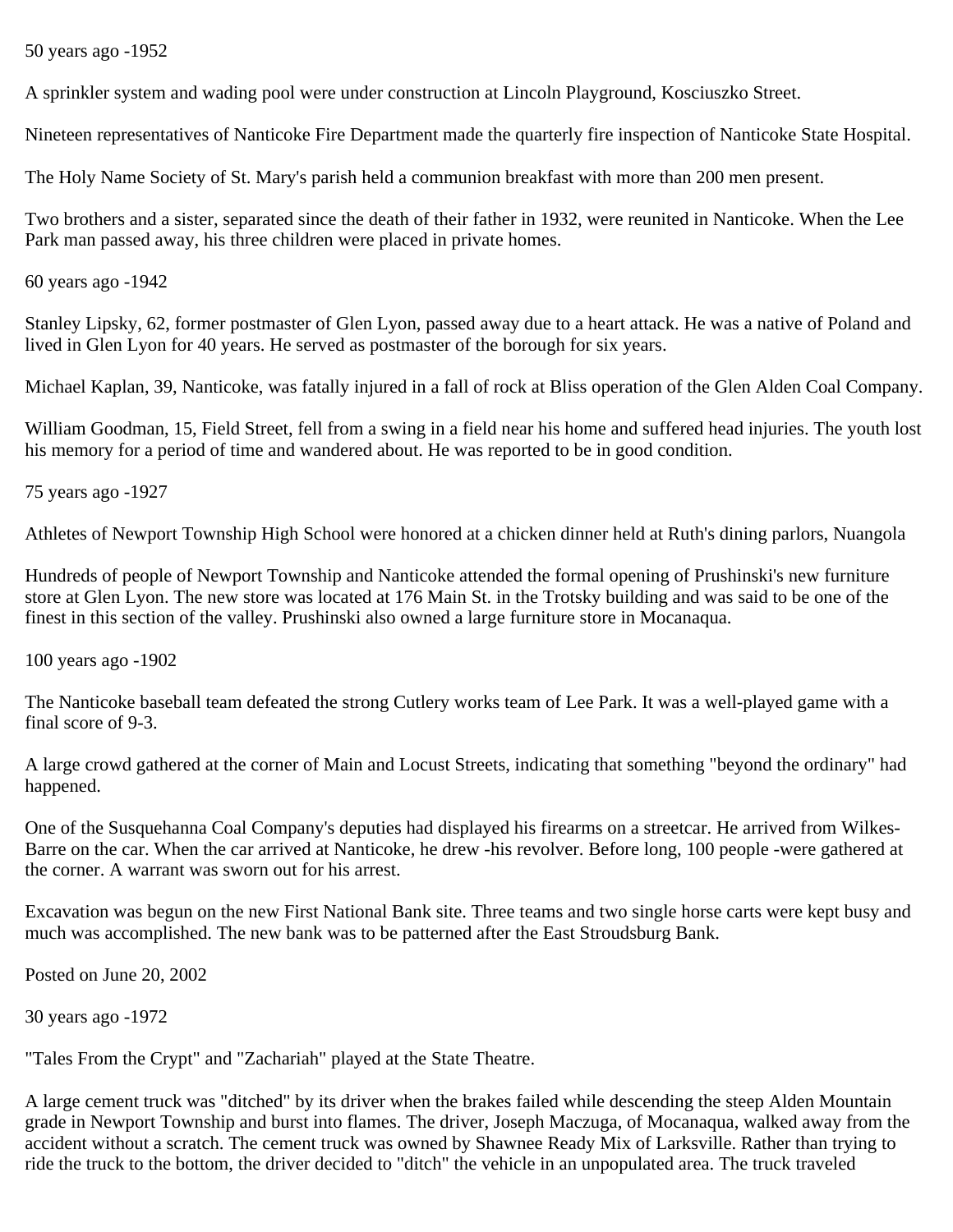approximately 105 feet into the woods along the highway, striking and shearing off several large trees, including one that fell onto the roadway. The truck's fuel tank ruptured, burst into flames and engulfed the vehicle. The truck was totally destroyed.

40 years ago -1962

A wood and refuse pile near the old Wanamie breaker at the eastern end of East Main Street, Wananiie, caught fire and had to be doused with water by truck driver Jack Skamarakas of Wanamie Hose Co. No.2.

"Cape Fear" and "The Colossus of Rhodes" played at the State Theatre.

Glen Lyon Cafe was located at 121 E. Main St.

Newport Township Police apprehended several teenage drivers for reckless driving. A drive was being vigorously carried out on an all-out basis to eliminate the "hot rodders" from the township streets. State Police also arrested several juveniles for motor vehicle violations and were patrolling the township regularly.

50 years ago -1952

Eight playgrounds were opened for the season and would remain open for approximately 10 weeks. Instructors were at West Side, Quality Hill, St. Mary's, Honey Pot, Hanover, Riverside and Lincoln playgrounds. Activities planned were boys and girls softball, volleyball, basketball, Lions Club baseball, tennis, hopscotch, marbles, knothole games, hikes and other events.

A coal shed at the rear of 252 E. Noble St., Nanticoke, owned by Harry Smith, was damaged slightly by fire. A booster line was used to put out the blaze.

James Milliner, 7, of Rd. No. 2, Hunlock Creek, suffered injuries of the left leg and the left index finger when he fell from a hay mower. He was admitted to Nanticoke State Hospital and was reported to be in good condition.

60 years ago -1942

In the Mid Valley League, the Good Will Club, of East End, scored a 6-5 victory over the Honey Pot Pirates on the victors' diamond at Pine Ridge.

Charles Adamski, one of the oldest Polish settlers of Nanticoke, a fire boss for the Susquehanna Collieries Co. for 30 years, died at his home, 16 W. Ridge St. Mr. Adamski was born in Poland and was a resident of Nanticoke for over 60 years.

Forty six selectees from Nanticoke were among 113 men from Luzerne, Pike, and Tioga Counties accepted at the U.S. Army Induction and Recruiting Station for service in the nation's armed forces.

75 years ago -1927

A fire was discovered in two lumber piles in the yard of the Susquehanna Lumber Company. Stickney, Lape and Hook & Ladder companies responded. The blaze was extinguished but the firemen experienced some difficulty in getting at the bottom ofthe burning piles. The damage was minimal.

Much attention was attracted by the film projector in the windows of the People's Saving and Trust Company. The flight of Col. Charles Lindberg across the Atlantic and his subsequent reception in France was shown. This was an automatic moving film projector.

Edward Nork, 8, of East Main Street, Glen Lyon, was admitted to Nanticoke State Hospital, suffering from scratches and slight abrasions to the face. The youngster was attempting to cross the street near his home when struck by an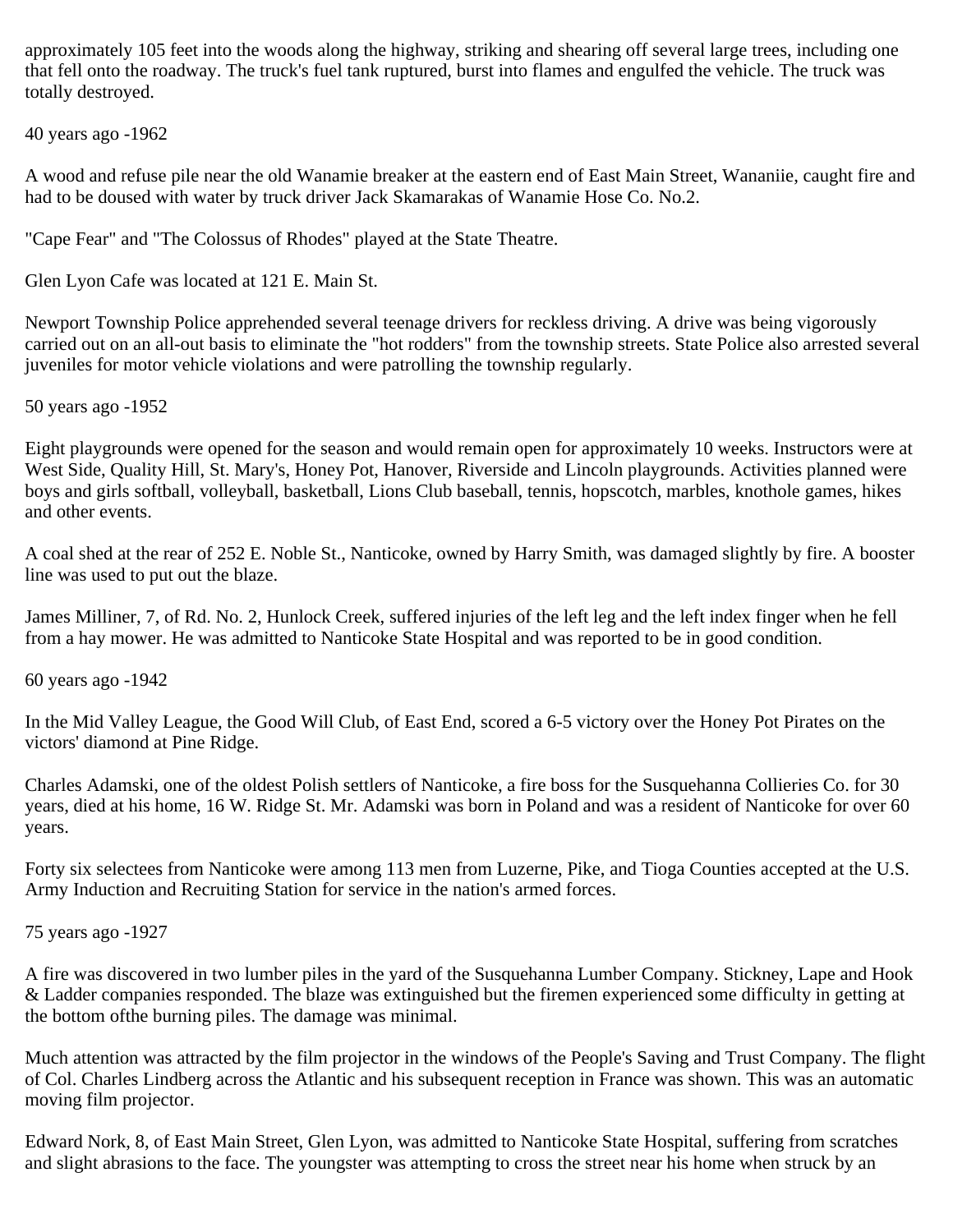automobile. His condition was reported to be good.

100 years ago -1902

There was an effigy case at Alderman Donohue's. One of these figures was found hanging at John Nash's home in Nanticoke. When Nash came out of his home, some woman, it was alleged, remarked that he was coming out to look at himself. This angered Nash and he called the woman a name. A Mr. Evans said his wife was called the name and had Nash arrested. The alderman gave Nash a reprimand and told him that, although he was free to work, he was not justified in calling women names. He fined Nash \$1 and costs or 30 days in jail. Nash took an appeal and entered bail.

During a severe storm, lightning struck two places in this vicinity and the fires that followed did much damage. The home of Mr. Weiss of Glen Lyon was struck and damaged heavily by fire. All occupants escaped without injury. The other place struck was the barn of Mr. Bellas of Sheatown. Three valuable horses were "roasted" in the flames and the barn was completely gutted.

Posted on Thursday, June 13, 2002

30 years ago -1972

The swimming pool at Sans Souci Park was opened for the season.

"Klute," "Summer of 42" and "National Velvet" played at the State Theatre.

Nanticoke City presented the Wyoming Valley Concert Orchestra in the first concert of the 1972 summer season at Central Park. Steven P. Cottrino directed the concert.

40 years ago -1962

"Safe at Home," "The Adventures of Huckleberry Finn" and "Rome Adventure" played at the State Theatre.

A total of 36 juniors at the senior high school of the Newport Conyngham Joint School System completed the student driver's course, which called for 36-40 hours of theory and 6-8 hours of actual driving, as required by the state. There were 11 boys and 25 girls, in the class. Walter Serowicz was the instructor of the course.

Ridge Ice and Coal was located at Mill and Arch Streets, Nanticoke.

A 30-year-old Nanticoke man escaped serious injury when he lost control of his car and crashed into some guard posts and a telephone pole on Route 935, five miles west of Hunlock Creek. The car was demolished.

50 years ago -1952

Nanticoke launched its first community-sponsored factory building when groundbreaking ceremonies were held in preparation for actual construction. The low bidder to build the factory was Raymond R. Hedden, whose base bid was \$183,000.

Juveniles from Nanticoke and Reading, who escaped from KisLyn Industrial School, were taken into custody at Kelley's Field, Newport Township by Newport Township, Nanticoke and state police. The two boys were charged with eight burglaries in and around the Nanticoke area. The boys ended up walking into the police station after several days of being away from the school. They said that steady rain and lack of food made them surrender.

60 years ago -1942

The Honey Pot Pirates defeated Hanover A.A., 3-2, in baseball. The Honey Pot team included Kunricki, Huller, Bonner, Dudeck, Antonik, Kobylarz, Zdarski, Molley, Kuligowski, Kotch and Levandowski.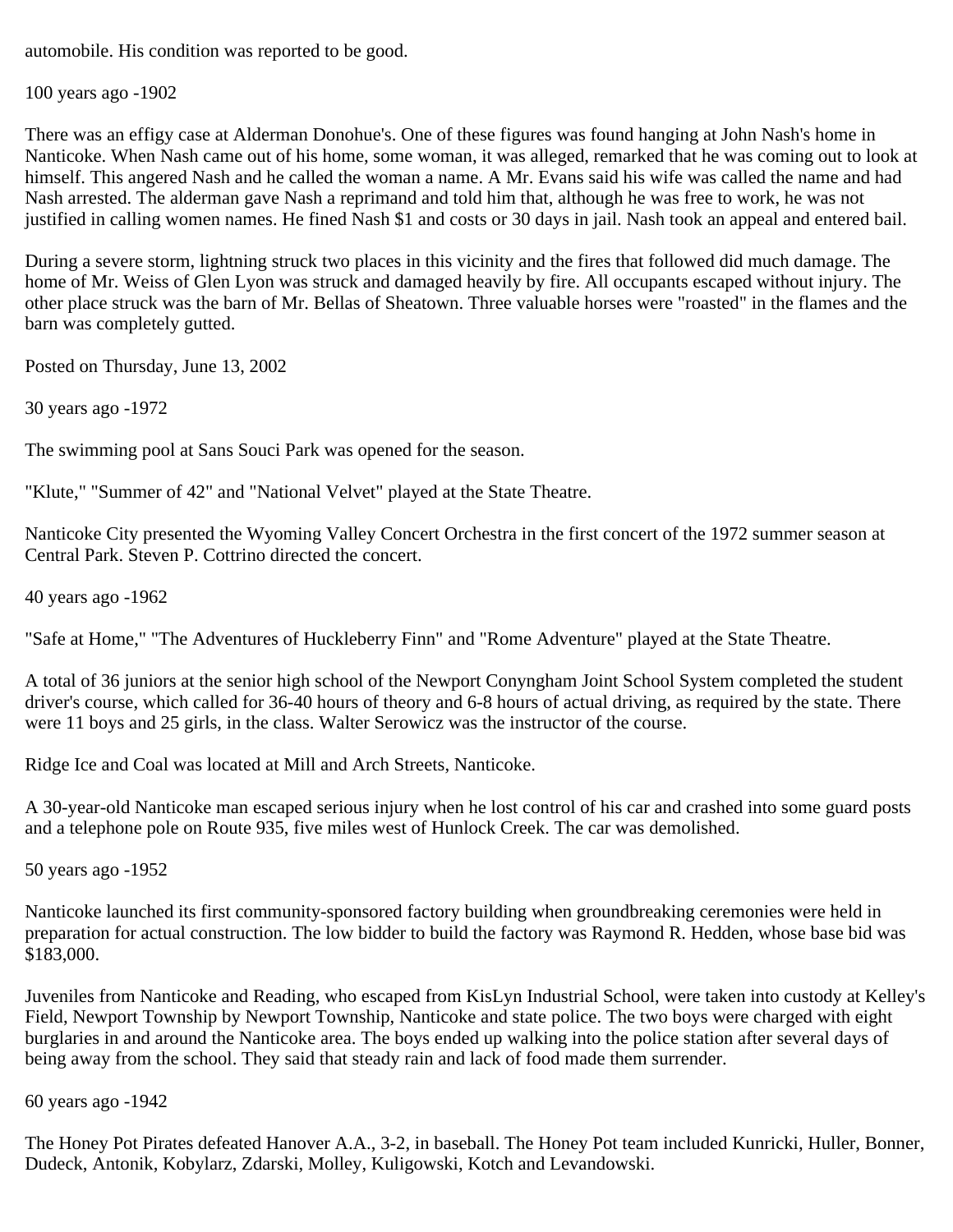## 75 years ago -1927

Plans for a new river bridge at Retreat, mainly for the benefit of the asylum and almshouse employees and visitors were presented to five judges as court en banc for approval. The project did not seem to meet with the favor of the court and some of the judges criticized the project as being too expensive and unnecessary. The Central Poor District was urging the erection of the structure to replace the ferry and to provide a safe means of reaching the institutions from the West side. They also wanted to eliminate the grade crossings on both sides of the river. The estimated cost was placed at \$250,000. The plan was not approved and a bridge was not built at that location until 1951, using structural steel from the "old" Carey Avenue Bridge.

100 years ago -1902

A game of ball was played on the Powder House Field between the Nanticoke team and Edwardsville and was anything but spirited. The playing of both teams was poor and the large crowd present soon grew weary of the contest. Garman pitched during the first part of the game for Nanticoke. So poor was his showing that he was replaced by Hoar, who also seemed somewhat tired and did not play in his usual good form. The game, however, resulted in a 16-15 victory for Nanticoke.

The people living on the hill were without water, owing to the shutting down of the pumps. Many came to the public park carrying pails so they could carry water to their homes.

Ambrose West and a number of workmen were in town stringing wires and erecting poles so that Nanticoke may enjoy competition between the Nanticoke Electric Light Co. and the West Light Co. of Plymouth.

Posted on Thursday, June 6, 2002

30 years ago -1972

"Mark of the Devil" and "Mash" played at the State Theatre.

Nanticoke Area Junior Women's Club held a bazaar at the Nanticoke Armory.

Nanticoke Housing Authority vice chairman John J. Marchinkowski presented a check totaling \$1,011,700 to Raymon R. Heddon, a partner in Nanticoke Turnkey Developers. The check was a partial payment in the first three phases to the developers.

Florek's Cafe, 200 W. Church St., Nanticoke sold 8-ounce lobster tails for \$3.75. They also had chicken dinners for \$1.25

40 years ago -1962

"The Day the Earth Caught Fire" and "Magic Boy" played at the State Theatre.

An "Old Fashion Family Picnic" was held at Glen Grove Grounds, West Main Street, Glen Lyon. A mine refuse (culm) bank, located between Glen Lyon and Wanamie, near St. Nicolas Cemetery and the township dump site, caught fire during a forest fire.

Polish National Alliance dancing classes rehearsed each Saturday at Kubera's Hall, West Church Street, in preparation for a performance that was to be presented at Sans Souci Park.

50 years ago -1952

Loyalty Class of First Methodist Church held a covered dish picnic at Sans Souci Park.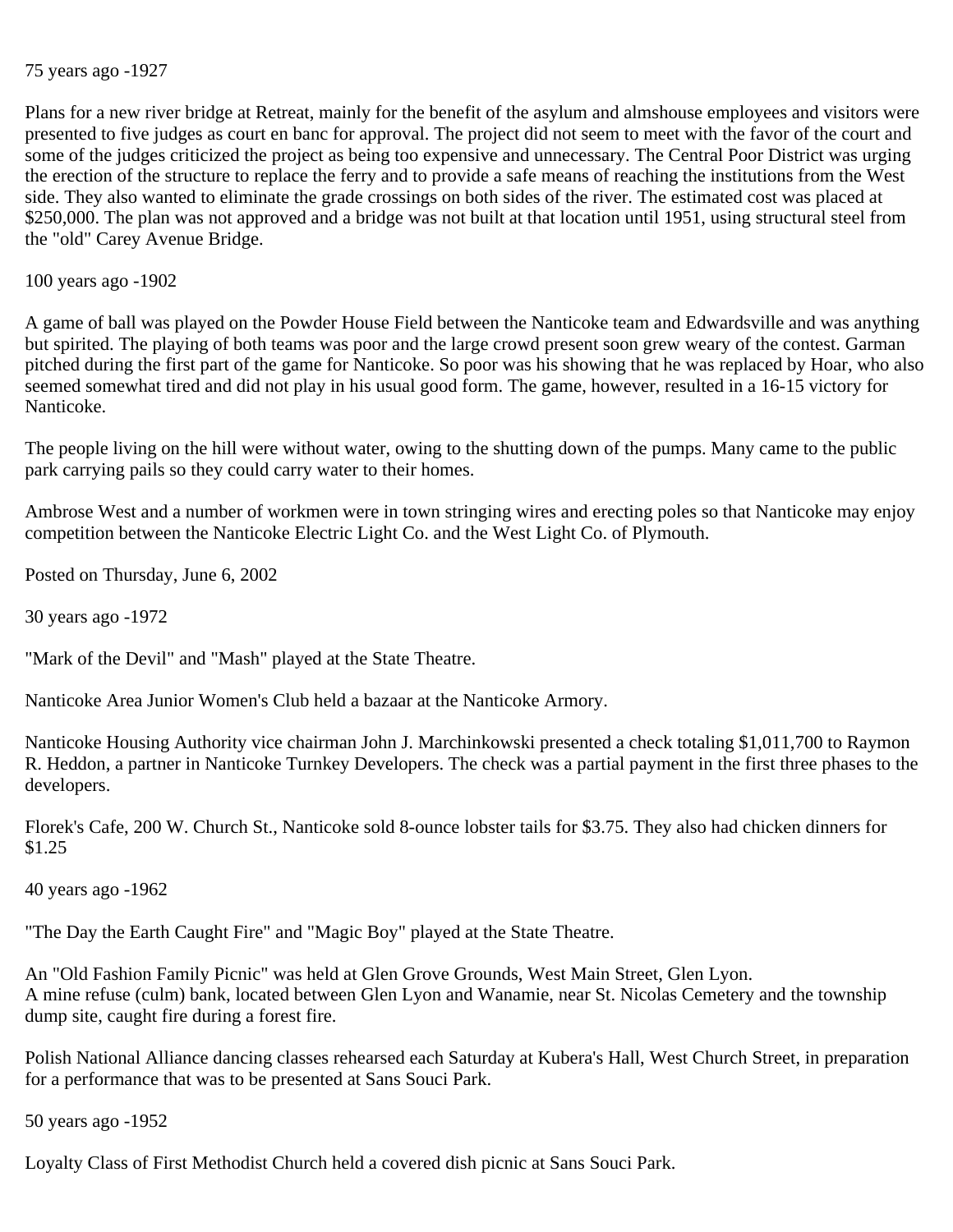President Charles Roman announced that all preparations were ready for the opening of the local Little League at West Side Park.

A film on Boy Scouting was shown at a meeting of the Nanticoke Rotary Club.

Two Glen Alden laborers were injured in separate accidents and admitted to Nanticoke State Hospital. Andrew Ostroshani, 56, and Joseph Kurk, 39, were injured in rock falls at separate collieries.

60 years ago -1942

GAR made a 3-2 triumph over Nanticoke before a large crowd at Mayflower Field, winning the Luzerne County League championship. Those on the Nanticoke team included J. Hiller, Kozloski, Florkiewicz, Deschak, Brunn, Maddy, Kuligoski, Lohman, C. Hiller, Chesko and Brokus.

John Chesko, son of Mr. and Mrs. John Chesko, Park Street, received a contract to pitch for the Curtiss-Wright baseball team in New Jersey. He formerly pitched for Nanticoke High School, having a no-hit, no-run game to his credit.

A cigarette tossed by a passing motorist through the open window of the parked auto of William Anthony, Main Street news dealer, was thought to have caused a blaze that damaged the upholstery of Anthony's vehicle. Lape Hose Company extinguished the blaze.

75 years ago -1927

The pupils of the Nanticoke School of Dancing, under the direction of Peter P. Riley, gave their annual dance review in the auditorium of the Nanticoke High School. A large and appreciative audience attended this annual musical comedy review.

More than 5,000 people visited the new store of Voss Sales, at 102 5. Market St., Nanticoke, in the "Kanjorski Building" on the opening day.

Four hundred and fifty coal salesmen were entertained at a dinner by the officials of the Susquehanna Collieries Co. of Nanticoke at the Nanticoke State Armory on Broadway. The sales force came from all parts of the country, marking the first time that such a gathering of men such as these was ever held in Nanticoke.

100 years ago 1902

The Nanticoke baseball team added another game to a long list of-victories when the strong Parsons team was taken in by a score of 7-3. Several thousand spectators witnessed the performance.

The Y.M.C.A. rooms of Nanticoke were opened with a large attendance and an interesting program was rendered. Hon. P.L. Drum delivered an address that made a deep impression among his listeners.

The firemen and pump runners of Nanticoke joined a strike and not a single piece of machinery was in operation - not even the pumps that supplied the town with water. The people of town were notified to draw a supply of water because the pumps were about to be shut down. Without the water pumps, the fire alarms could not be sounded and there would be no lights for the town because there would be no steam in any of the boilers without water. The mines would not be pumped out either and would fill up with water.

Posted on Thursday, May 30, 2002

30 years ago - 1972

"The Hot Rock" and "Taste the Blood of Dracula" played at the State Theatre.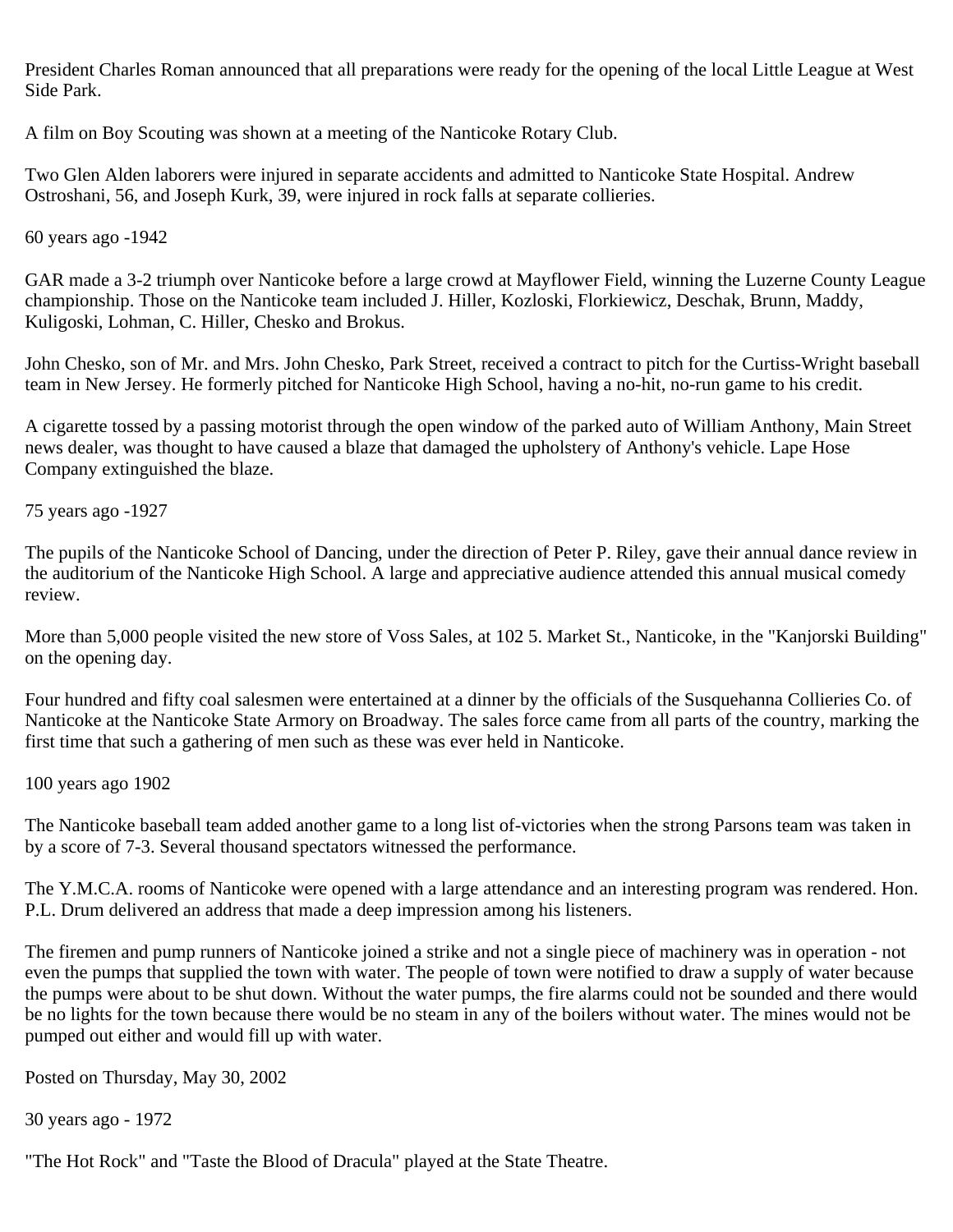Galli Seafood Market, 120 W. Church St., Nanticoke, was badly gutted by fire. Smoke and water caused heavy damage as well. The blaze was believed to have started in the basement. The structure also housed three families.

The grand opening of South Street Meat Market was held.

The old Newport Theatre, located in the heart of Glen Lyon's West Main Street, was being razed.

40 years ago - 1962

A square dance festival, sponsored by the Anthracite Valley Callers Association, was held at the Nanticoke State Armory.

"Don't Knock the Twist," "The Three Stooges Meet Hercules," "The Innocents," and "Madison Ave." played at the State Theatre.

Kata's Cafe was located at 520 S. Walnut St., Nanticoke.

George Sabanas, 64, of Main Road, Lee, Glen Lyon, was treated at Nanticoke State General Hospital for injuries he sustained when his automobile hit a service pole near the Glen Lyon breaker.

50 years ago - 1952

The May dinner meeting of the St. David's Society of Wyoming Valley was held at Bethel Congregational Church, Nanticoke.

Every Wednesday was "Big Nickel Day" at Sans Souci Park.

Hill Paint and Wallpaper Store was located at 184 S. Market St., Nanticoke.

Cherly Gasewicz, 5, Coal Street, Glen Lyon, suffered injuries to the nose when a baseball bat hit her. She was treated at Nanticoke State Hospital and released.

60 years ago - 1942

There was some flooding in the area.

Coordinating with other agencies of the Community Welfare Federation in the war effort, St. Stanislaus Institute at Sheatown had a prominent part in a blackout test when Newport Township Fire Department responded to a "mock fire" at the institution.

The famous Polka Dots and Lew Noble and His Dance Band performed at Sans Souci Park.

By defeating Coughlin in two extra frames, 3-2, Nanticoke moved into a first place tie with the Grenadiers for top place in the Luzerne County League.

75 years ago - 1927

Roth Service Station was located in West Nanticoke.

Eddie Gilligan's Orchestra performed at Croop's Glen, Hunlock Creek, and at Sans Souci Park.

Sans Souci Park opened for the season.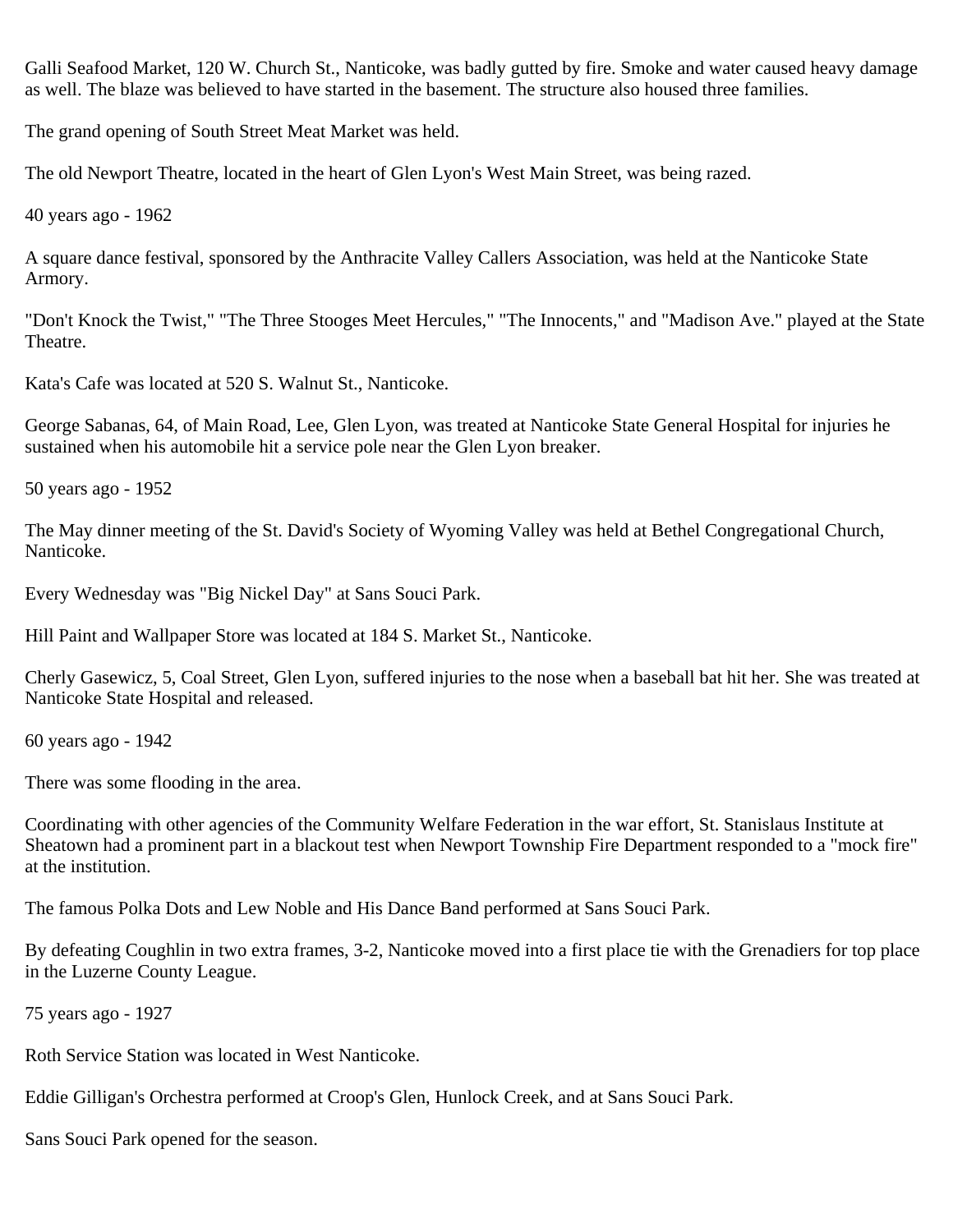Julia's Beauty Parlor opened for business at 316 Kosciuszko St.. Julia Davis was the proprietor of the newly-opened business.

One of the big events in the history of Nanticoke State Hospital took place in the Nanticoke High School auditorium when a class of 13 student nurses was graduated. A large and appreciative audience enjoyed the affair and remained for the luncheon, reception and dance, which followed in the high school gymnasium.

100 years ago - 1902

In a one-sided game of ball at Parsons, our boys defeated the team of that place by the score of 20-8.

Memorial Day exercises were held in the Broadway Opera House. The Junior O.U.A.M. was in charge of the affair.

Posted on Thursday, May. 16, 2002

30 years ago - 1972

"The French Connection" and "The World of Hans Christian Anderson" played at the State Theatre.

An authentic replica of the "Nanticoke #7 Colliery, #7 Shaft, 4th Drift, Bottom of Red Ash Seam, West South Dip Gangway" was opened to the public by the Wyoming Historical and Geological Society in Wilkes-Barre.

Members of the Greater Nanticoke School Board and City Administration inspected the newly-installed blinking lights on Kosciuszko Street near Lincoln Elementary School.

Rick Volk, defensive back for the Baltimore Colts, was the principal speaker at Rotary Recognition Night held at the John S. Fine High School.

40 years ago - 1962

"Moon Pilot" played at the State Theatre.

Nanticoke Beer Distributor was open every night until 9 p.m.

The proposed jointure of Wyoming Valley VNA with Nanticoke Visiting Nurse Association was the subject of a talk by Carroll D. Colby, executive director of Welfare Planning Council, at a meeting of the local group.

Comic books, magazines and ice-cream were sold at the corner of Market and Union Streets, Nanticoke.

Newport Township defeated Nanticoke, 5-0, in baseball.

50 years ago - 1952

The musical revue "Stars on Parade" was presented at the Harter High School, West Nanticoke. It was for the benefit of the Tilbury Volunteer Fire Co. Building Fund. Proceeds were to go toward the cost of erecting a firehouse.

George Shupski, 7, East Grand Street, Nanticoke, was treated at Nanticoke State Hospital for a laceration of the right finger, suffered when he caught it in a lawn mower.

In baseball, Shickshinny defeated Nanticoke, 9-3 and Tunkhanock defeated Harter High School, 11-4.

Helen Grabowski, 18, Lower Broadway, was injured when the automobile she was riding in collided with another car at College and Main Streets. Her condition was reported as fair at the Nanticoke State Hospital. She was a passenger in an automobile driven by Robert Krynick, 26, of Walnut Street. The other driver was reported as Raymond Rudnitskas of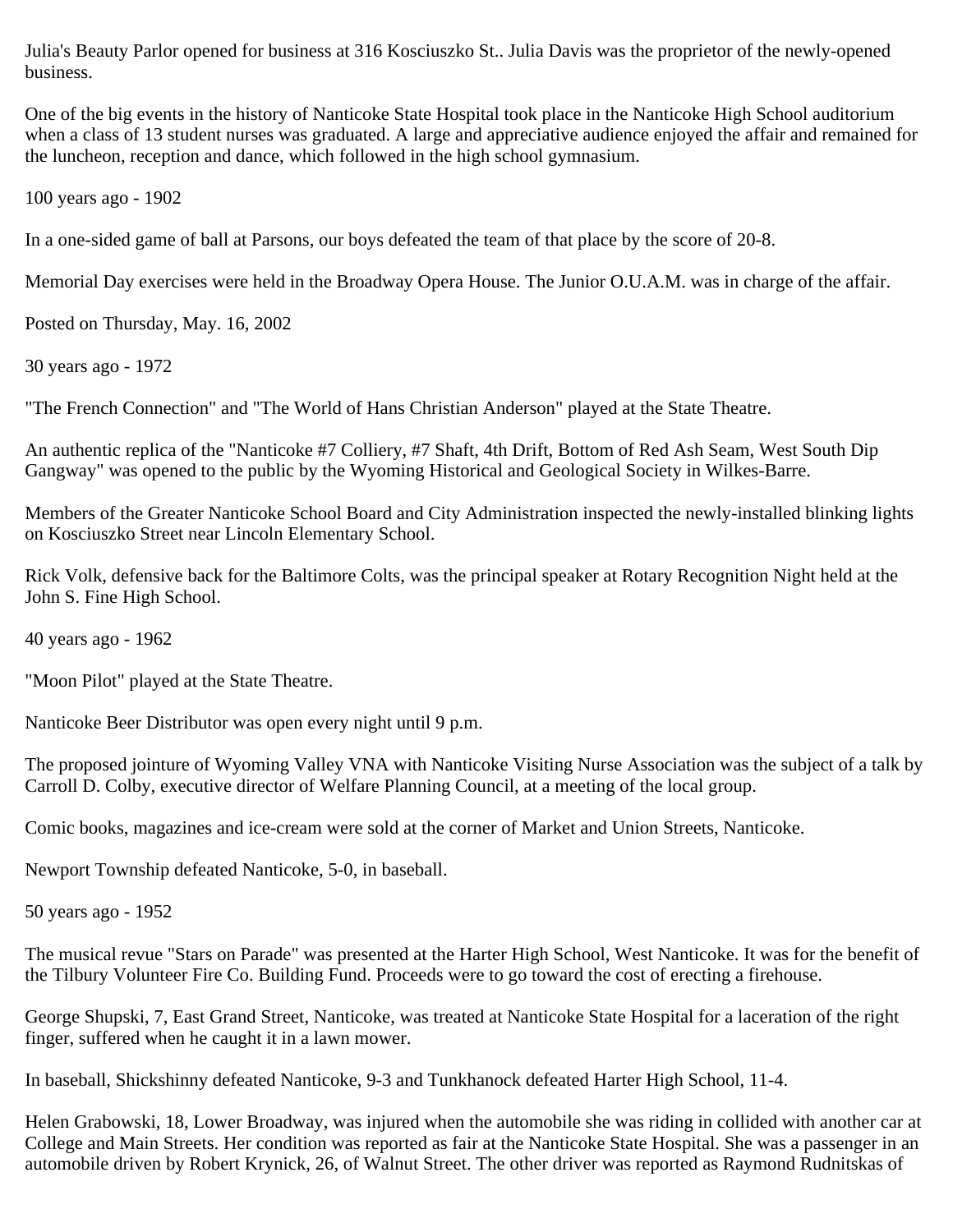Lee Park.

60 years ago - 1942

Director James A. Thomas was voted a leave of absence "for the duration of the war" by his colleagues on the Nanticoke School Board. This was the first action of its kind taken by a school district of the Wyoming Valley regarding officials who leave for armed service.

Registration for gas rationing was held in all the elementary schools. School teachers were the registrars. Registrants were asked to bring their automobile owners cards.

Coughlin defeated Nanticoke, 11-1, in baseball.

Frank Lape, 56, a member of one of Nanticoke's oldest families, passed away. He was born in Nanticoke and was the son of Alvin and Amelia (Young) Lape, prominent residents. His mother passed away in 1940 at the age of 99.

75 years ago - 1927

Ready-mixed paint, all colors, sold for \$1.89 a gallon at Baicker's Wallpaper Store, Nanticoke.

The Palm Restaurant, 29 Broadway, announced that it would be relocating to Main Street, next to the State Theatre.

Scureman's Drug Store announced a one-cent sale.

Considerable excitement prevailed on Market Street when a Chevrolet sedan, owned by Reuben Lewis, started down the hill without the driver. Mr. Lewis was in a nearby store making some purchases, leaving his 5-year-old son seated in the car to await his return, but in some unknown manner, the car started down the hill gaining much speed. "Ski" Graboski, who was passing at the time and noticed the speed of the car, jumped on the automobile and succeeded on putting on the brakes but not until it had smashed into another car, owned by Andrew Hudack, of Plymouth. Both cars were damaged, but the child escaped uninjured.

100 years ago - 1902

A strike that was in progress at #7 breaker was settled satisfactorily to both sides.

A musical was held in the Presbyterian Church. Admission was 25 cents for adults and 15 cents for children. Refreshments were served after the entertainment.

The members of the Stickney Band were practicing music that was to be rendered at their great dance, at Powder House Grove. Posted in the Times Leader - Thursday, May. 09, 2002

30 years ago - 1972

West Nanticoke Boat Club represented the lower part of Wyoming Valley in the annual Cherry Blossom Festival Raft Race.

"The Hospital" and "Chitty-Chitty Bang Bang" played at the State Theatre.

Kentucky Fried Chicken was located at Colonial Village Shopping Center in Nanticoke.

Newport Township Patrolman Albert Forgach apprehended two juveniles from Newport Township, charging them with committing a series of burglaries over a period of two months.

Edward Kearney, 13, Nanticoke, was reported to be in fair condition at Nanticoke State General Hospital, where he was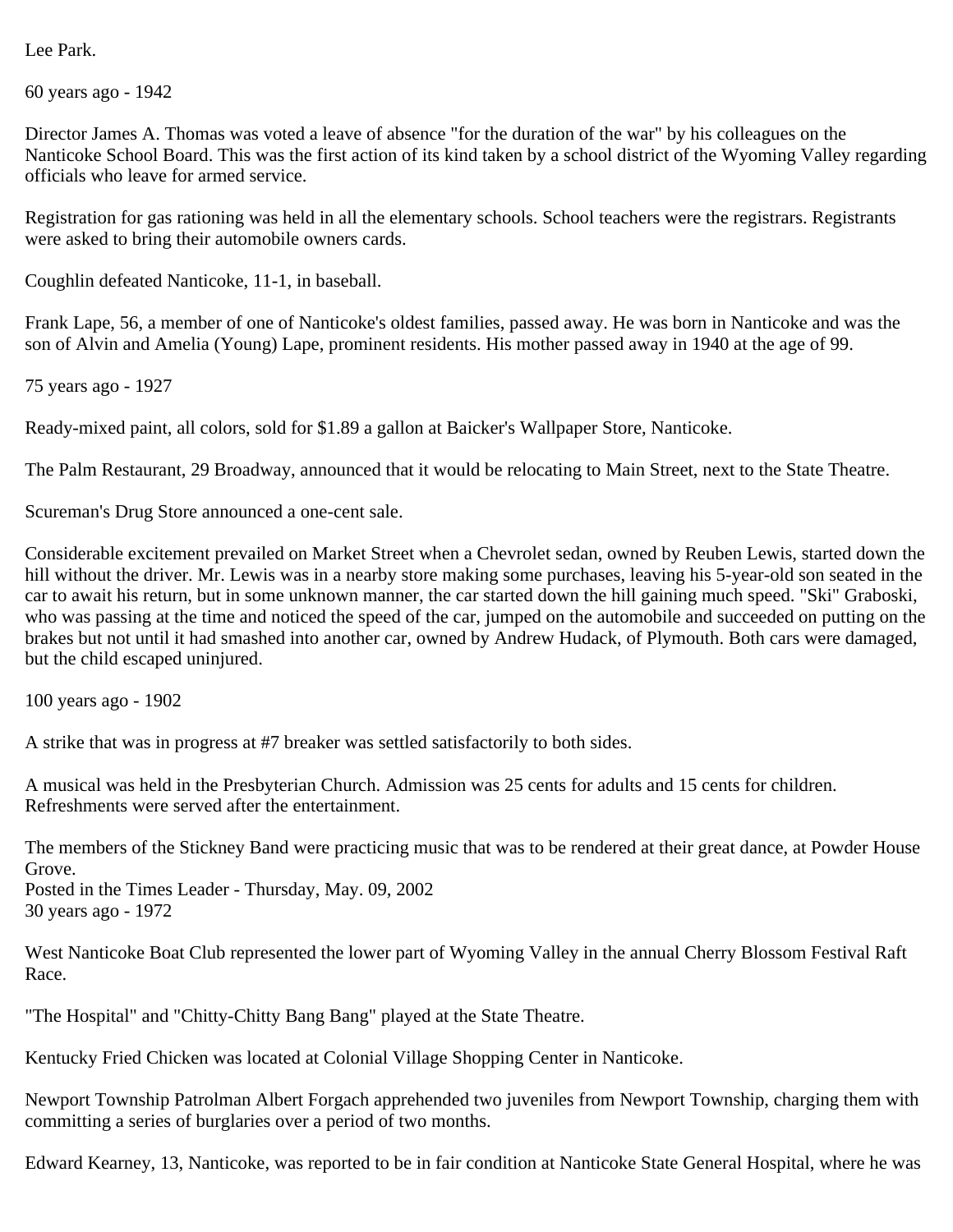treated for injuries suffered after being struck by an automobile in the Shickshinny area while riding his bicycle.

40 years ago - 1962

In baseball: Nanticoke defeated Dallas, 5-1; Northwest defeated Newport Township, 7-6.

"Ben Hur" played at the State Theatre.

Approximately 75 WWI veterans from Nanticoke-Newport met at the Moose Home and organized a local barracks of the Veterans of World War I of the USA, Incorporated.

Nanticoke Taxpayers Association held a special meeting at the City Building. The president of the association gave his opinion that the proposed new elementary school in Nanticoke was not needed.

50 years ago - 1952

"Bugles in the Afternoon" and "Singing in the Rain" played at the State Theatre. "The Kid From Amarillo" and "The Magic Face" played at the Rex Theatre. "Pete and His Tune Toppers" performed at Carl's, 140 E. Main St., Glen Lyon. "Viva Zapata" played at the Family Theatre, Glen Lyon.

National Hospital Day was observed at the Nanticoke State Hospital. There was an open house for the general public to inspect the grounds and the departments of the hospital with the many improvements that had been made.

60 years ago - 1942

Nanticoke scored its second victory in the Luzerne County scholastic baseball loop when it defeated Exeter, 10-7, in three extra frames on the losers' diamond. The victory kept the Nans in a first place deadlock with GAR.

Newport fans were treated to a thriller when their baseball team defeated Larksville, 2-1.

GAR took over undisputed leadership of the Luzerne County scholastic league when it handed Nanticoke its first setback of the season. The final score was 3-2.

Nanticoke Police announced that drastic steps would be taken to halt thefts of license plates. The announcement was made with reports that six sets of license plates were stolen in one weekend.

75 years ago - 1927

Large and appreciative audiences attended the physical culture demonstration given in the Pulaski gymnasium by 50 pupils of the Glen Lyon schools in observance of Child Health Day. The program was arranged by Miss Anna Mulherin, instructor in physical education in the Newport Township schools.

Challenger's Apartments were available to rent at \$25 to \$55 per month.

The Sterling, "Nanticoke's most up-to-date barber shop," opened for business. Richard "Dick" Gingher was the proprietor.

The first track event of the season took place at Lincoln Stadium when the boys of Nanticoke High School competed against the Plymouth High School students in their annual track meet.

100 years ago - 1902

Two trick horse riders gave three exhibitions on Main Street. They were experts in their class and pleased a large audience at each performance.